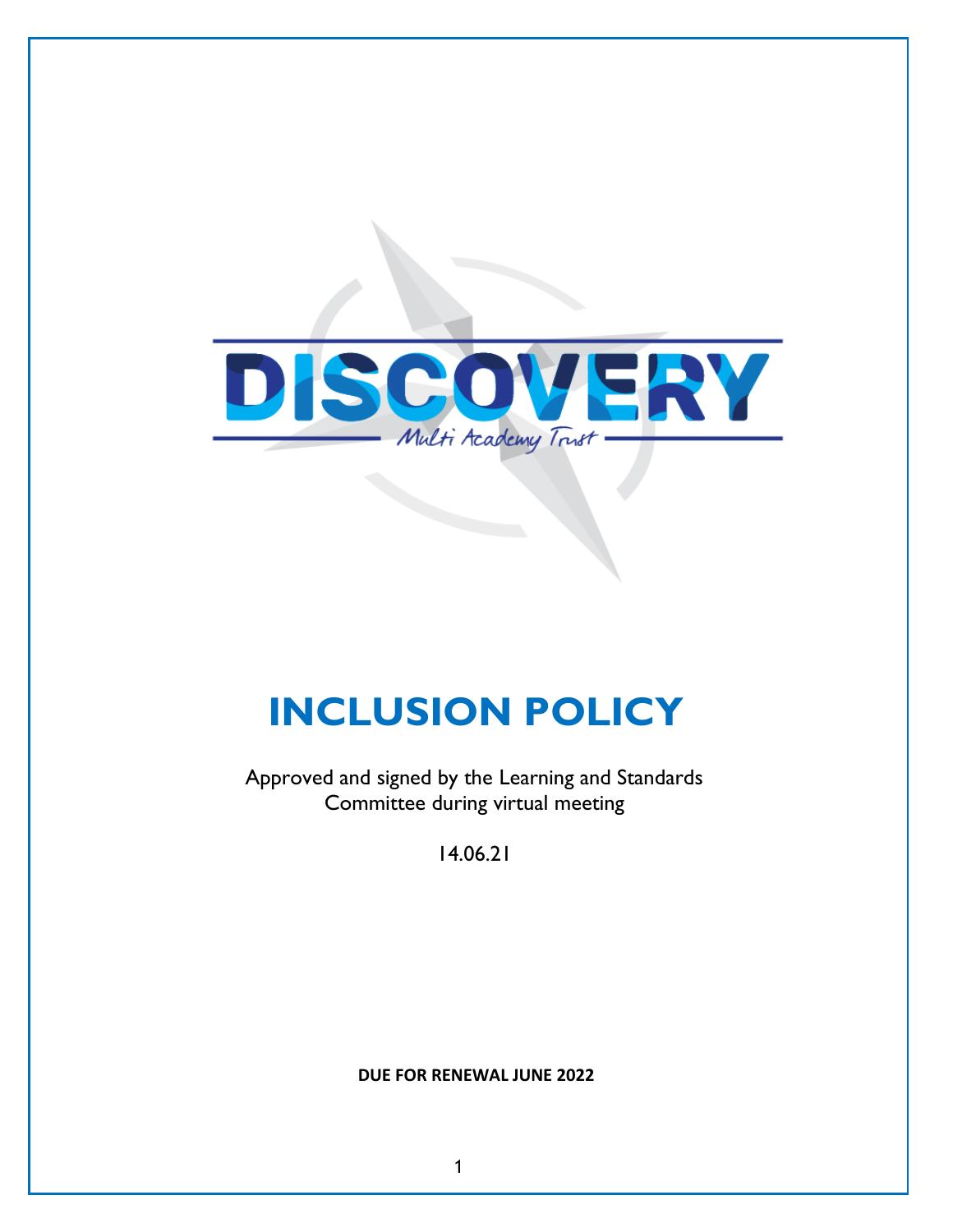## **CHANGES**

- **March 2020** Policy implemented
- **May 2021** Policy reviewed and updated with Outcome Stars added as an assessment method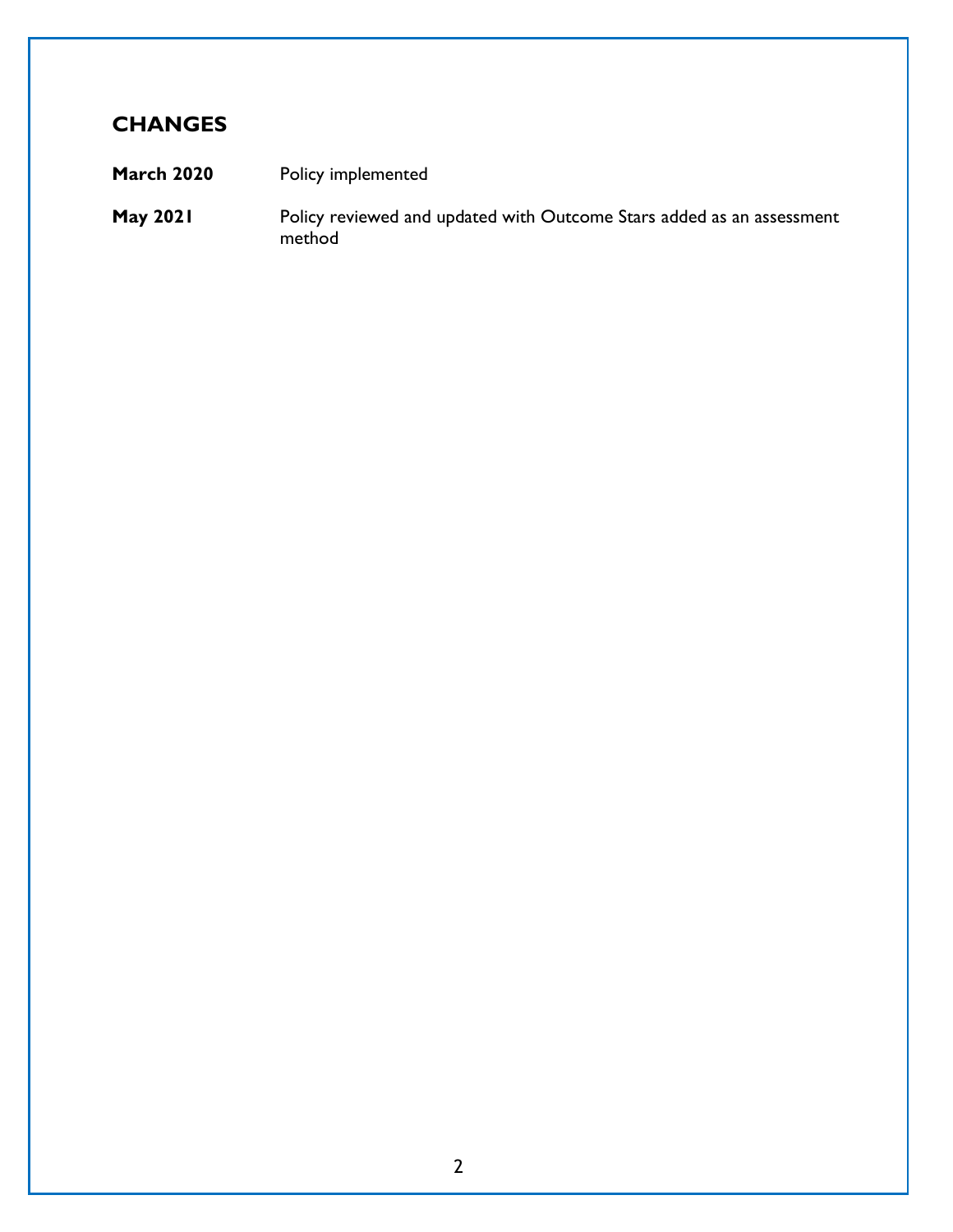## **CONTENTS**

| $\overline{1}$ | What is Special Educational Needs?                                | 6               |
|----------------|-------------------------------------------------------------------|-----------------|
| 2              | Our objectives                                                    | 7               |
| 3              | Who is the person responsible for Inclusion and how do            | 8               |
|                | I contact them?                                                   |                 |
| 4              | Arrangements for coordinating SEN provision                       | 9               |
| 5              | Specialised provision                                             | 9               |
| 6              | Identification and assessment arrangements, monitoring and        | $\overline{0}$  |
|                | review procedures                                                 |                 |
| 7              | School request for a statutory assessment                         | 4               |
| 8              | Education health and care plan                                    | 4               |
| 9              | The school's arrangements for SEN and Inclusion, in-service       | 15              |
|                | training                                                          |                 |
| 10             | The use made of teachers and facilities from outside the school   | 15              |
|                | including school services                                         |                 |
| $\mathsf{L}$   | Arrangements for partnerships with parents/carers                 | 16              |
| 12             | Links with other schools/transfer arrangements                    | 16              |
| 3              | Links with health and social services, welfare services and any   | 17              |
|                | voluntary organisations                                           |                 |
| 4              | Inclusion principles                                              | $\overline{17}$ |
| 15             | Access to the environment                                         | $\overline{17}$ |
| 16             | Access to information                                             | 8               |
| 17             | Admission arrangements                                            | 18              |
| 8              | Terminology, Imagery and disability equality                      | 18              |
| 9              | Listening to disabled pupils and those with additional needs      | 19              |
| 20             | Working with disabled parents/carers                              | 19              |
| 21             | Disability equality and trips or out of school activities         | 19              |
| 22             | Pupils with English as an additional language (EAL)               | 9               |
| 23             | Evaluating the success of the school's SEN's and inclusion policy | 20              |
| 24             | Dealing with complaints                                           | 20              |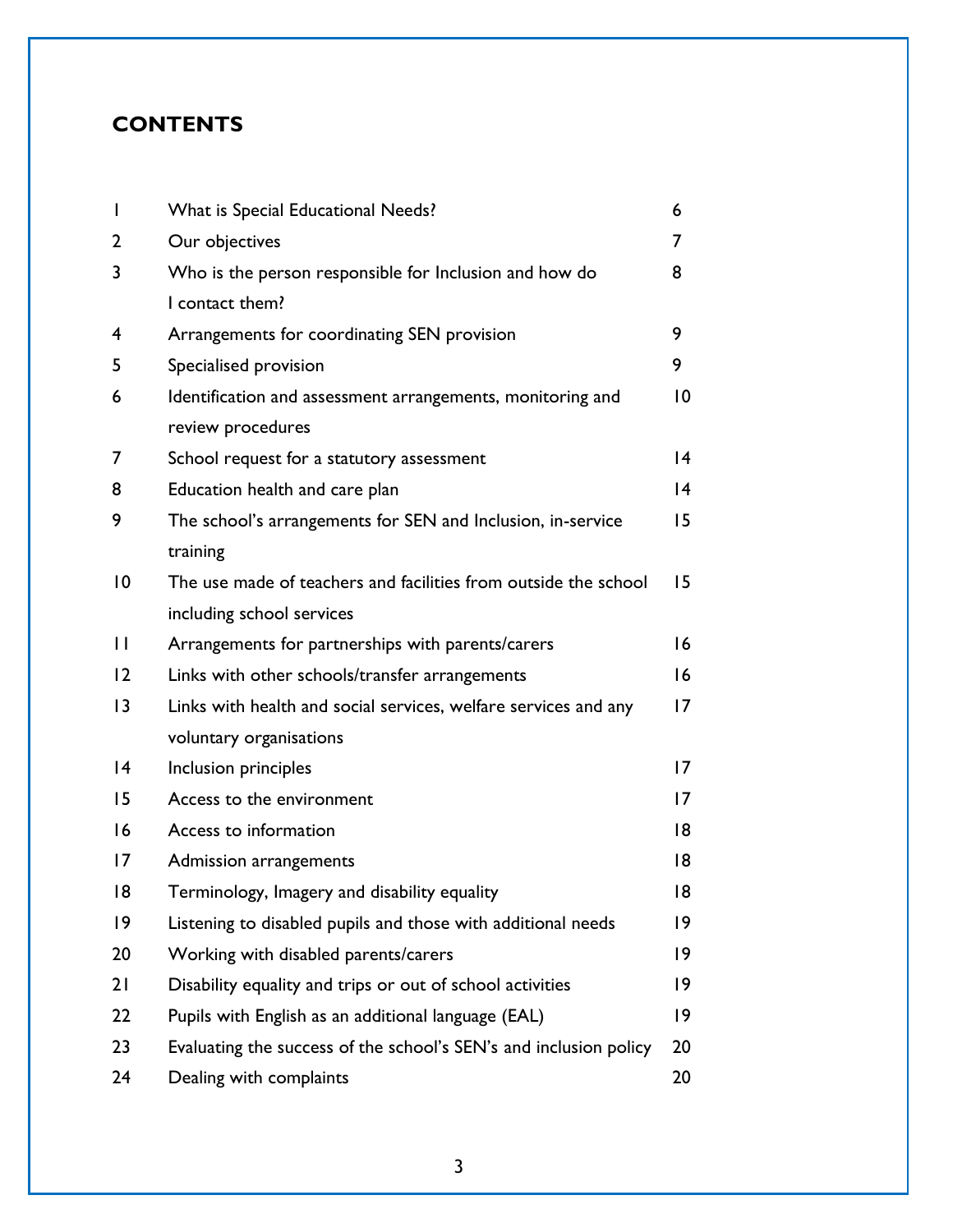## **RATIONALE**

**Policy reviewed:** 

The Discovery Multi-Academy Trust (Discovery MAT) is committed to providing an appropriate and high quality education to all the children living in our local area. We plan our teaching and learning with a view to ensuring that each child has the opportunity to aspire to the highest levels of personal achievement. We value the individuality of all our children and by focusing on an environment of inclusion we hope to create a culture in which the gifts and talents of all will be fostered and in which our most able children will feel supported and challenged.

We believe that all children should be equally valued in school. We will strive to eliminate prejudice anddiscrimination, andtodevelopanenvironmentwhereallchildrencanflourishand feel safe.

Discovery MAT is committed to inclusion. Weston Mill Community Primary Academy (WMCPA) achieved the Inclusion Quality Mark (IQM) and Centre of Excellence status(COE) in 2015 – 16 and as part of this quality mark, is assessed on a yearly basis to ensure this is maintained.

Part of the MAT's strategic planning for improvement is to develop cultures, policies and practices that include all Learners. We aim to engender a sense of community and belonging, and to offer new opportunities to Learners who may have experienced previous difficulties.

This does not mean that we will treat all Learners in the same way, but that we will respond to Learners in ways which take account of their varied life experiences and needs.

We believe that educational inclusion is about equal opportunities for all Learners, whatever their age, gender, ethnicity, impairment, attainment and background. We pay particular attention to the provision for and the achievement of different groups of Learners:

- girls and boys
- minority ethnic and faith groups, Travellers, asylum seekers and refugees
- Learners who need support to learn English as an additional language (EAL)
- Learners with special educationalneeds
- Learners who are disabled
- those who are high attaining
- those who are looked after by the local authority (LAC)
- any Learners who are at risk of disaffection and seclusion

#### **Challenge and Inclusion**

- Teachers plan carefully to meet the needs of all children and identify a range of groups including Greater Depth on planning
- We regularly review teaching arrangements to ensure there is sufficient challenge for all.
- Subject Leaders arrange at least one enrichment activity per academic year which is recorded as part of the school provision map.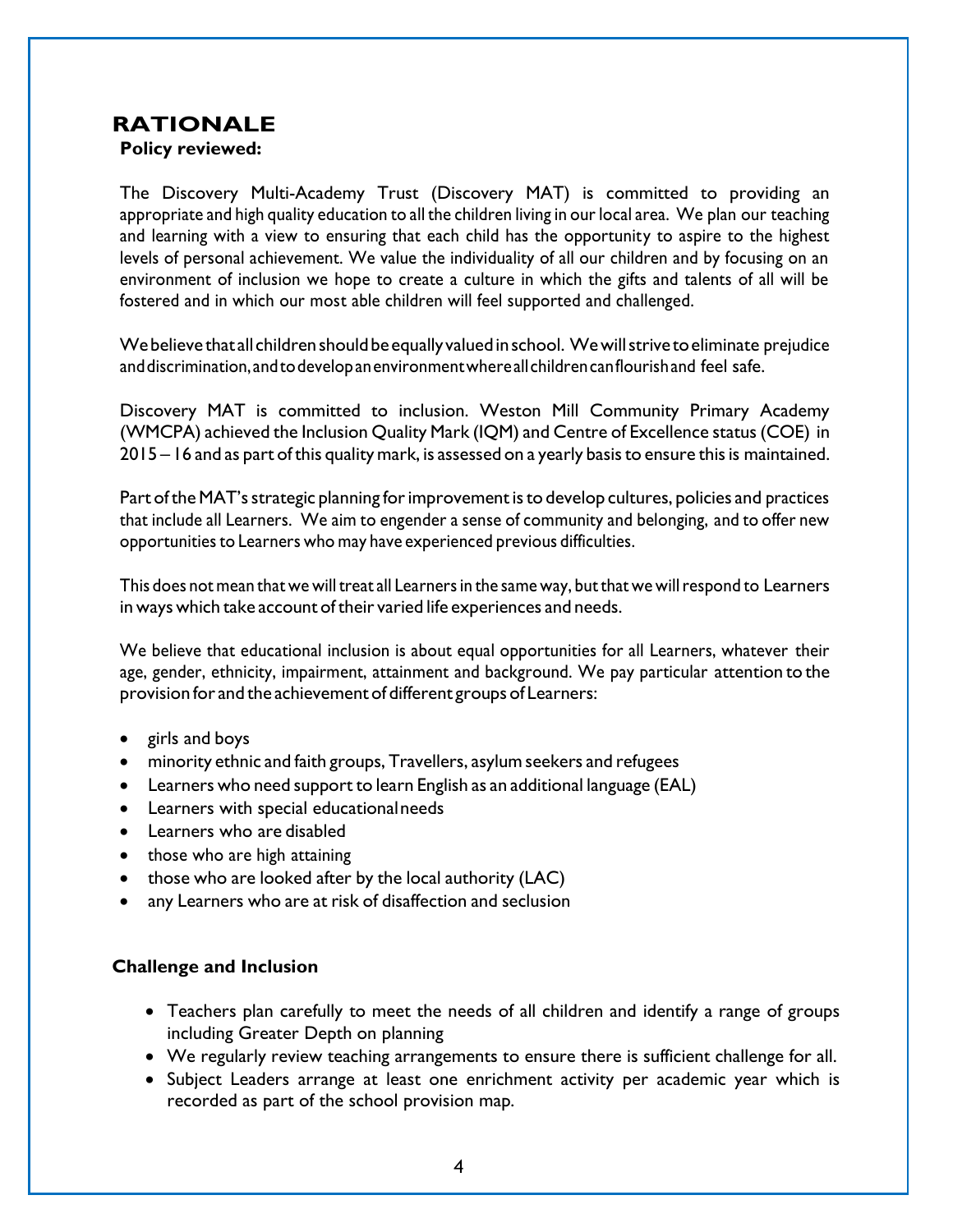- We monitor the progress of all children, including the attainment of greater depth children and share progress with parents and carers at parents' evenings and through annual reporting.
- Senior leaders ensure that greater depth pupils are discussed as part of pupil progress meetings.
- Staff update their understanding of challenge and greater depth practices as part of the schools Continued Professional Development.
- We offer a range of extra-curricular activities, visit from experts and educational visits to broaden experiences and offer challenge to all.
- Parents and carers are encouraged to share their children's successes with the wider school community through celebration assemblies.

#### **A Trauma Informed Approach**

Discovery Multi Academy Trust has been successful in achieving a Mentally Healthy Organisation Award from Trauma Informed Schools UK.

We use a trauma informed approach within the MAT. In practice this means that we:

- Provide vulnerable children with daily access to at least one named, emotionally-available adult, who believes in them, relates to them with compassion, empathy, provides appropriate limit setting, understands their attachment and mental health needs, knows their life story, and offers repeated enriched relational, regulatory and reflective opportunities.
- Catch children as they are 'falling' not after they have fallen. When the child is experiencing a painful life event, the emotionally-available adult/s will help them process, work through and make sense of what has happened, rather than waiting until the pain of the trauma has transformed into challenging behaviour and/or physical and mental health problems.
- Trained staff in the art of good listening, understanding and finding the words to convey accurate empathy.
- Have a commitment to relating to children in a school or other setting in ways that help them feel calm, soothed and safe, instead of over- stimulated, bombarded and anxious. This means protecting them from toxic stress inducing situations.
- Staff/adults interact with all children in such a way that they feel valued as individuals throughout their day
- Staff/adults adjust their expectations of vulnerable children to correspond with their developmental capabilities and experience of traumatic stress.
- Train staff/adults in key conversational skills to enable children to address negative selfreferencing and to help them move from 'behaving' their trauma/painful life experiences, to reflecting and developing coherent life narratives.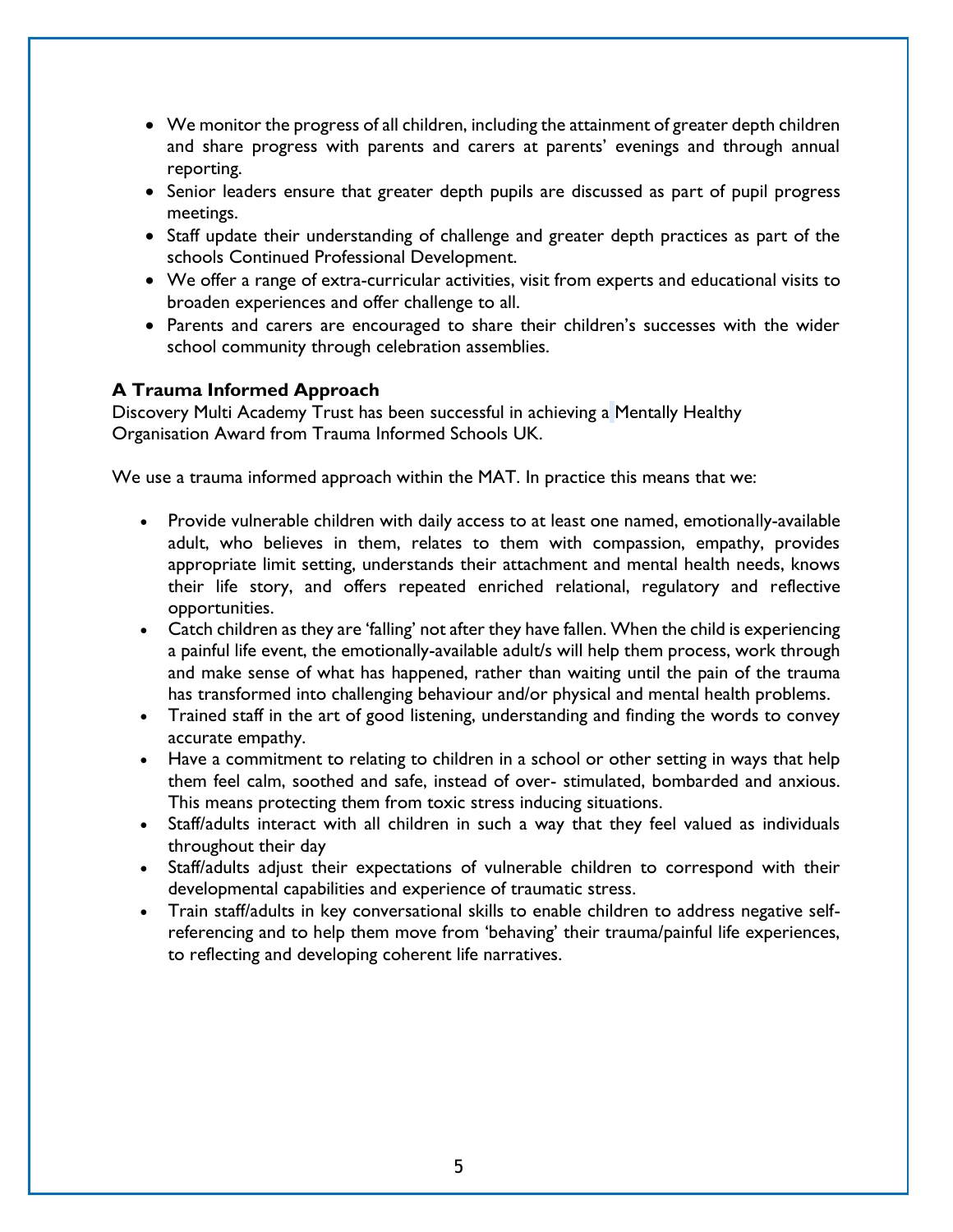## **1. WHAT IS SPECIAL EDUCATIONAL NEEDS?**

The term Special Educational Needs is used if:

"Achild or young personhasSENDiftheyhavealearningdifficultyordisabilitywhichcallsfor special educational provision to be made for him or her"

(Special Educational Needs and disability code of practice:  $0 - 25$  years, 2014).

Children have a learning difficulty if they:

Have a significantly greater difficulty in learning than the majority of children of the same age, Or Have a disability which prevents or hinders them from making use of educational facilities of a kind generally provided for children of the same age in mainstream schools. (Special Educational Needs and Disability code of practice: 0 – 25 years, 2014)

A disabled person is defined by the Equality Act 2010 as:

Someone who has'a physical or mental impairment which has a substantial and long-term adverse effect on his or her ability to carry out normal day-to-day activities'.

Special educational provision means:

Educational provision which is different from or additional to that normally available to pupils or students of the same age, which is designed to help children and young people with SEN or disabilities to access the National Curriculum at school or to study at college. (Section 312, Education Act 1996)

In accordance with the DfES Code of Practice issued in 2014, pupils are not regarded as having a learning difficulty solely because the language of their home is different from the language in which they are being taught.

The four main areas of difficulty identified in the Code of Practice are:

- Communication and Interaction
- Cognition and Learning
- Social, mental and emotional health
- Sensory and/or physical

This report describes the way we meet the need of children who experience barriers to their Learning in any /all of these areas.

We recognise that pupils learn at different rates and that there are many factors affecting achievement, including ability, emotional state, age and maturity. We are particularly aware of the needs of our Key Stage 1 pupils, for whom maturity is a crucial factor in terms of readiness to Learn. We believe that many pupils, at some time in their school career, may experience difficultieswhichaffecttheir Learning, andwe recognise thatthesemay be longorshortterm.

At Discovery MAT, we aim to identify these needs as they arise and provide teaching and Learning contexts which enable every child to achieve to his or her full potential.

Discovery MAT sees the inclusion of children identified as having special educational needs as an equal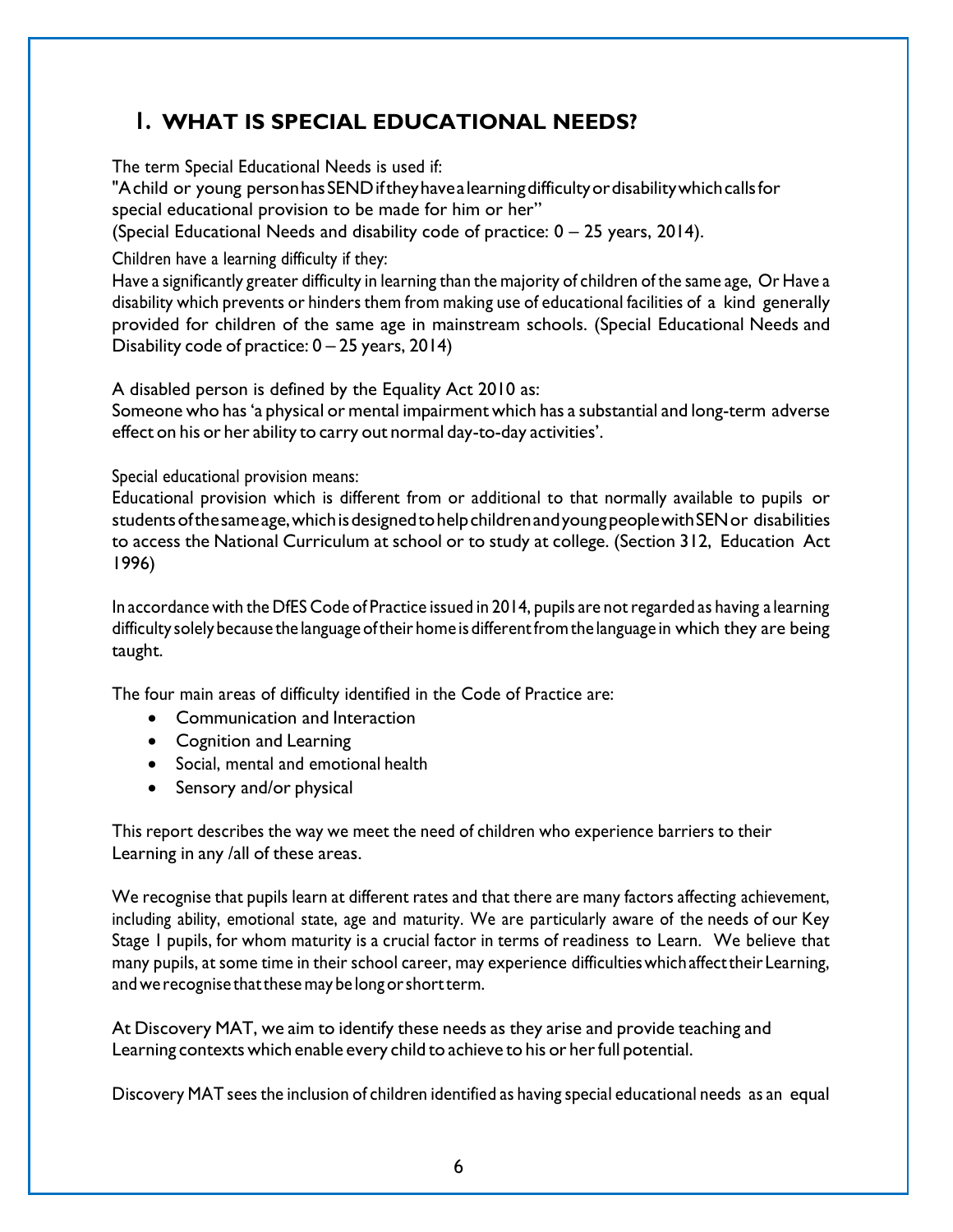opportunities issue, and we will also aim to model inclusion in our staffing policies, relationships with parents/carers and the community.

Meetings are regularly held with the school's Educational Psychologist, SEND Team, Learning Support Team, Outside Agencies and the School Nursing Service.

# **2. OUR OBJECTIVES:**

- To ensure the SEN and Disability Act and relevant Codes of Practice and guidance are implemented effectively across the school.
- To ensure equality of opportunity for, and to eliminate prejudice and discrimination against, children with special educational needs and EAL.
- To continually monitor the progress of all pupils, to identify needs as they arise and to provide support as early as possible.
- To provide access to the curriculum through scaffolded planning by class teachers, INCO and support staff as appropriate
- To provide specific input, matched to individual needs, in addition to scaffolded class room provision, for those pupils recorded as having SEND or EAL.
- To ensure that pupils with SEND or EAL are perceived positively by all members of the school community, and that SEND and inclusive provision is positively valued and accessed by staff andparents/carers.
- Toensurethatweare able tomeettheneedsofas wide a range as possible of children who live in our community.
- To develop children to become capable, inspired, self-motivated, enthusiastic ambitious and individual citizens
- To involve parents/carers at every stage in plans to meet their child's additional needs.
- To involve the children themselves in planning and in any decision making that affects them.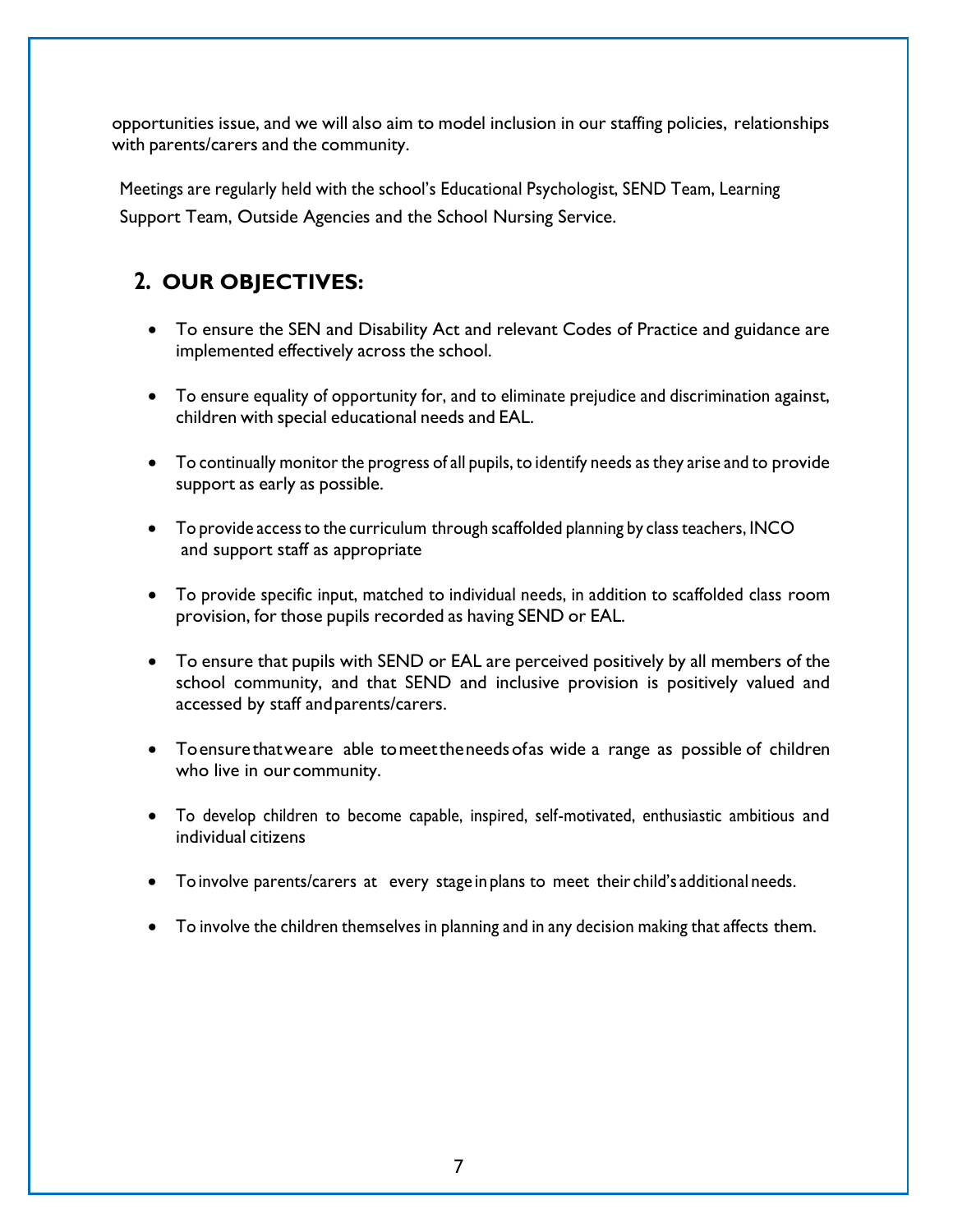#### **3. WHO IS THE PERSON RESPONSIBLE FOR INCLUSION, AND HOW DO I CONTACT THEM?**

**Beechwood Primary Academy: Inclusion Coordinator (INCO)** From Term 5 2020 Mrs Felicity Lock (INCO) Contact school office on 01752 706360 Email: beechwood.offic[e@discoverymat.co.uk](mailto:j.daw@discoverymat.co.uk)

**Oakwood Primary Academy: Inclusion Coordinator (INCO) MrsChelsea O'Brien**  Contact school office on 01752 775478 Email: [oakwood.office@discoverymat.co.uk](mailto:oakwood.office@discoverymat.co.uk)

**Weston Mill CPA: Inclusion Coordinator (INCO)** Mrs Clare Burch Contact school office on 01752 365250 Email: [westonmill.office@discoverymat.co.uk](mailto:westonmill.office@discoverymat.co.uk)

#### **Support available outside of School:**

#### **Plymouth Information Advice and Support Service for SEND. (PIASS)**

Plymouth Information Advice and Support Service for SEND is a support service for Young people, parents and carersin the Plymouth area. Thisincludes a specialized service for parents and carers of children with additional needs orspecial needs and disabilities.

They provide impartial and confidential information and support about additional or special educational needs, providing: Impartial support in meetings, Help with reports, letters and other paperwork, Impartial guidance through the statutory assessment process, including: Support through parents request for statutory assessment, Assistance with the EHC needs assessment, Support around proposed EHCP and the appeals process, Support in choosing schools including special schools, Support at annual review meetings, Help in understanding Direct payments and Personal budgets, Support at transfer review from a statement of education needs to an Education Health and CarePlan, Signposting torelevant groups/services

e.g.inclusionworks/shortbreaks,Signposting totherelevantparent carer groupsinthecity. Web address: http[s://www.plymouth](http://www.plymouthias.org.uk/)i[as.org.uk/](http://www.plymouthias.org.uk/)

Included on their website is <sup>a</sup> link to the Plymouth Local Authority Local Offer. Local authorities must set out, in one place, the provision available across education, health and social care for children and young people who have SEN or are disabled.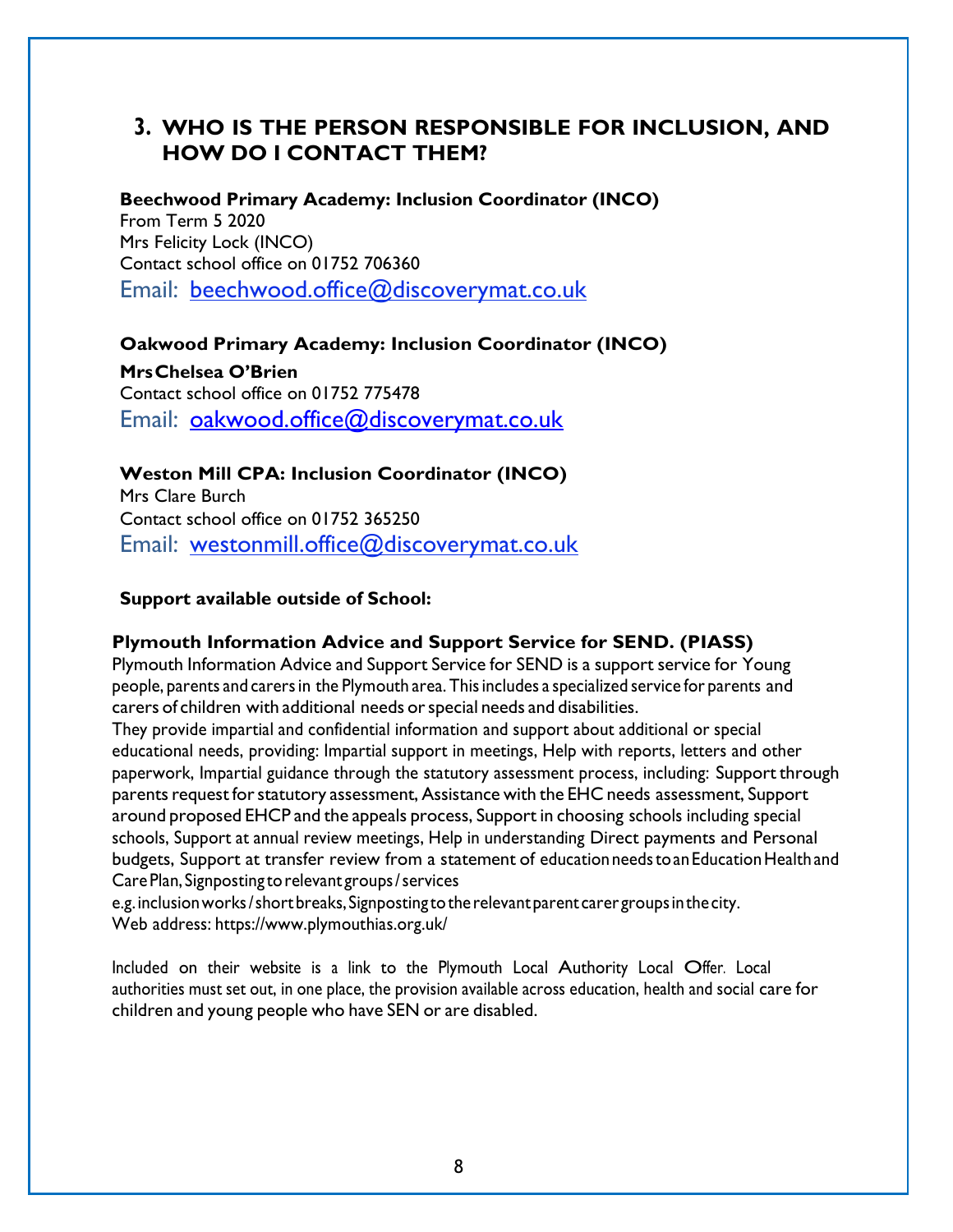#### **4. ARRANGEMENTS FOR COORDINATING SENPROVISION**

- As part of the school's monitoring programs, the INCO will co-ordinate parents' meetings with class teachers, three times a year to discuss any additional needs concerns and review progress of children.
- At other times, the INCO will be alerted to newly arising concerns in a range of ways including weekly Team and Leadershipmeetings.
- Targets arising from IEP meetings and reviews will be used to inform and support whole class approaches to inclusion, e.g. differentiation, varied teaching styles.
- The INCO monitors planning for SEND through the tracking of provision and intervention, termly.

Provision is defined as:

Support for the learner to access the curriculum in and out of the classroom

Intervention is defined as:

The support provided within the lesson.

- The INCO, together with the Head of School, monitors the quality and effectiveness of provision for pupils with SEND through normal classroom observation routines and monitoring of planning.
- SEND support is primarily delivered by class teachers through teaching. Additional support is provided by the INCO and by trained teaching assistants (TAs) throughout the school. This is funded from the school's annual budget. Additional support is funded through individual allocationsfromtheLA.
- Support staff, class teachers, INCO and outside agencies liaise and share developments in order to inform reviews and forward planning.

## **5. SPECIALISED PROVISION**

There are no special educational needs classes or groups at Discovery MAT, rather, we provide additional support to ensure that children are equipped with the necessary tools to engage fully in class and apply new Learning with increased independence.

We may refer children to The Edison Centre. The Edison Centre - is a 6 week nurture provision which provides children with therapeutic support towards SEMH targets. Although this provision is part of Discovery MAT it has a referral process for all schools in Plymouth and the surrounding ar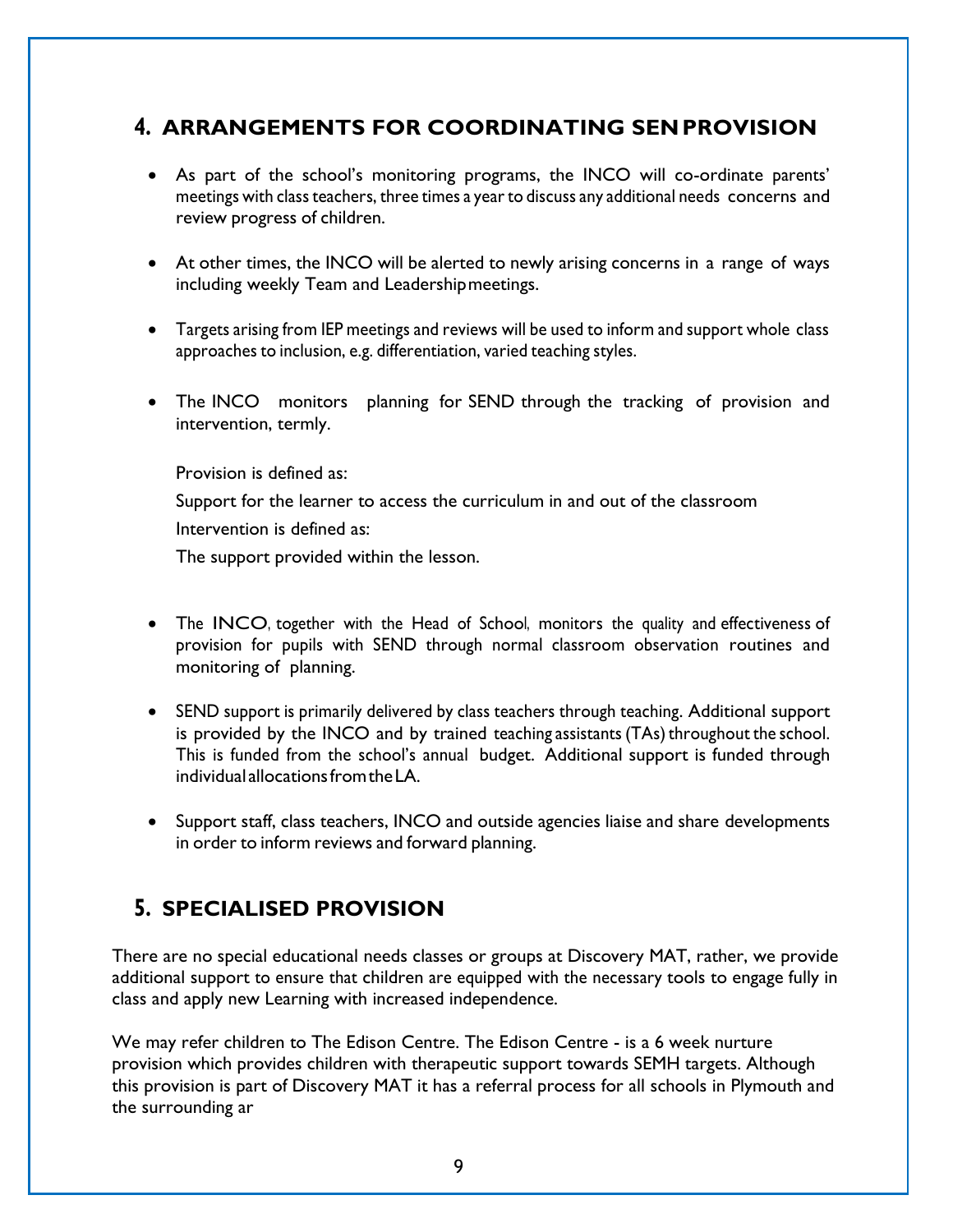#### **The HUT**

At all three schools we have a dedicated base known as 'The HUT'. HUT stands for Helping Us Thrive. Our Multi Academy Trust places a great emphasis on the importance of ensuring that every child develops positive mental health and resilience. Our aim is to:

- 
- Support children to make sense of their experience(s).
- Find positive and effective ways to manage their emotions and feelings.
- Create an environment of safety, connection and compassion at all times.
- Ensure children are supported to maintain the capacity to thrive and learn, despite difficult events that may occur in their lives.

The Hut staff are specially trained practitioners led by our Inclusion Co-ordinators (INCOs). These trusted, emotionally available adults support children who are identified as requiring additional support. This support may be offered in 1:1 sessions, or in small groups. As a result of this support, children become more self-assured, resilient and readier to engage with life and learning.

We have a robust system for assessing children who might benefit from this support throughout the day or through access at Break times and Lunchtimes

#### **6. IDENTIFICATION AND ASSESSMENT ARRANGEMENTS, MONITORING AND REVIEW PROCEDURES**

- The MAT's system for regularly
- observing,assessing andrecordingtheprogressof**all** children is used to identify children who are not progressing and who may have additional needs.
- Baseline assessment results
- Progress measured against the objectives in the National Curriculum for all subjects
- National Curriculum descriptors for the end of a key stage
- Standardised screening and assessmenttools
- Observations and assessment of social, mental and emotional development using BAE audit, Outcome Star and THRIVE assessments
- Anexisting Education Health and Care Plan (previously named Statement of SEN)
- Assessments by a specialist service, such as educational psychology, identifying additional needs
- Another school or LA which has identified or has provided for additional needs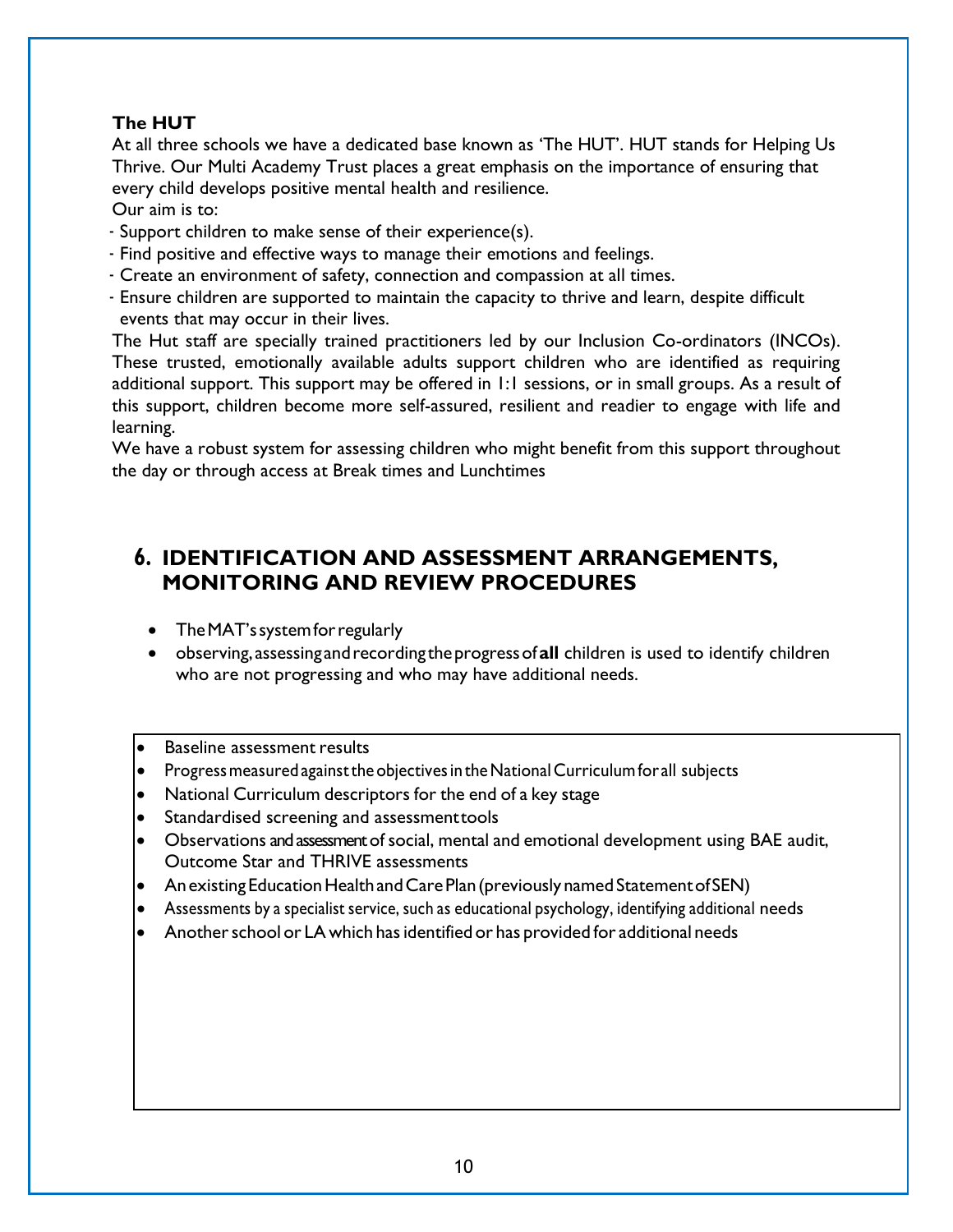# **6.1 Curriculum**

The code of Practice states:

6.12 All pupils should have access to a broad and balanced curriculum. The National Curriculum Inclusion Statement states that teachers should set high expectations for every pupil, whatever their prior attainment. Teachers should use appropriate assessment to set targets which are deliberately ambitious. Potential areas of difficulty should be identified and addressed at the outset. Lessons should be planned to address potential areas of difficulty and to remove barriers to pupil achievement. In many cases, such planning will mean that pupils with SEN and disabilities will be able to study the full national curriculum.

In order to make progress a child may only require some additional scaffolding of the plans for

the whole class. The scaffolding may involve modifying Learning objectives, teaching styles and access strategies.

Under these circumstances, a child's needs will be provided for within the whole class planning frameworks and individual target setting. Scaffolding will be recorded in the daily planning by the class teacher.

**Monitoring** of progress will be carried out by the class teacher and used to inform future scaffolding within whole class planning.

Thechild'sprogresswillbe **reviewed**atthesame intervals asfortherestoftheclass anda decision made about whether the child is making appropriate progress at this level of intervention.

Where a period of differentiated curriculum support has not resulted in the child making adequate progress OR where the nature or level of a child's needs are unlikely to be met by such an approach, the child is allocated to the school's SEN register. At this point parents will be notified.

Once allocated to the register, a meeting with parent/carers will be requested to raise a support plan (currently known as an Individual Education Plan - IEP), specific to the needs of the individual child. This may involve intervention and /or provision to address a particular target or difficulty. The MAT has access to a wide range of resources,both internal and external.These include:

#### **In School (dependent on site)**

A number of well trained and experienced Teaching Assistants, including 1:1 support. Emotional Literacy Support Assistants(ELSA) THRIVE Practitioners Speech and Language Therapist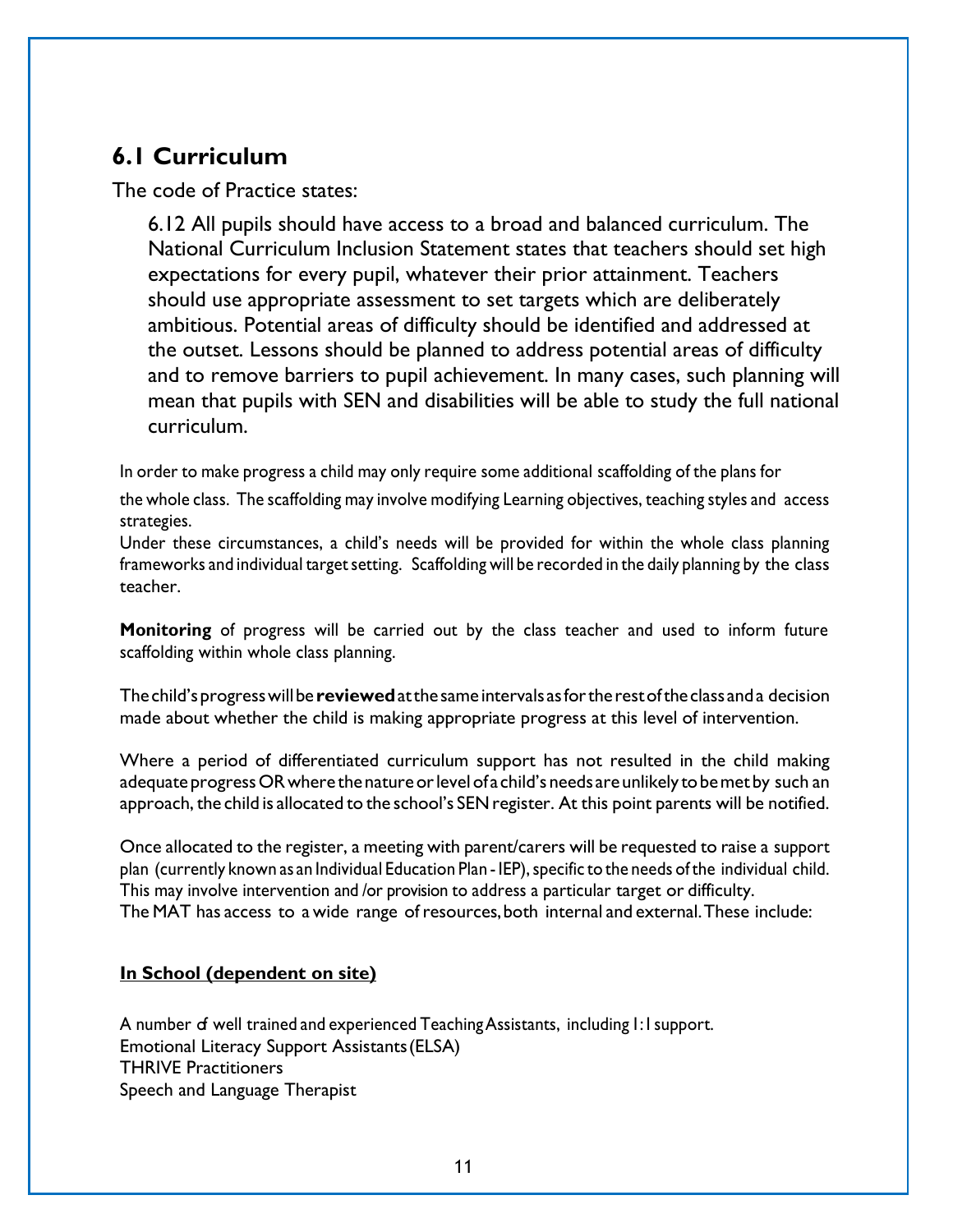All staff are Trauma Informed Practitioners

#### **External Support**

Multi Agency Support Team (MAST) Learning Mentors, Counsellors, Drama Therapists Educational Psychologist Educational Welfare Officer SEND Strategic Advice and Support Team School Nursing Service NHS Speech and Language Service Communication Interaction Team Early Years Inclusion Service Child and Adolescent Mental HealthService

## **Incorporating disability issues into the curriculum**

- The PSHE curriculum includes issues of disability, difference and valuing diversity. Advice will be sought from disability organisations on appropriate resources, as required.
- Disabled adults are invited to work with the children, as we believe it is important to have rolemodels,andwewouldwelcomesomeonewithadisabilitytojoinourLAB.
- The library resources are regularly reviewed to ensure they include books that reflect the range of special educational needs issues and come from a disability equality perspective, and priority is given to the ordering of books with positive images and a positive portrayal of people with a disability, asthey become available.
- Opportunitiesto use symbols on displays and around the class are optimised.

## **Arrangements for providing access to Learning and the curriculum**

- The school will ensure that all children have access to a broadly based and balanced curriculum, and that the National Curriculum's programmes of study are flexible enough to meet every child's needs. (No child will be excluded from any Learning activity due to their impairment or Learning difficulty, unless it is clearly of benefit to that individual and leads towards inclusion.)
- Learning opportunities will be absorbing, rewarding, effectively scaffolded and the teaching styles will bediverse.
- Staff will work in a way to avoid the isolation of the children they are supporting, and will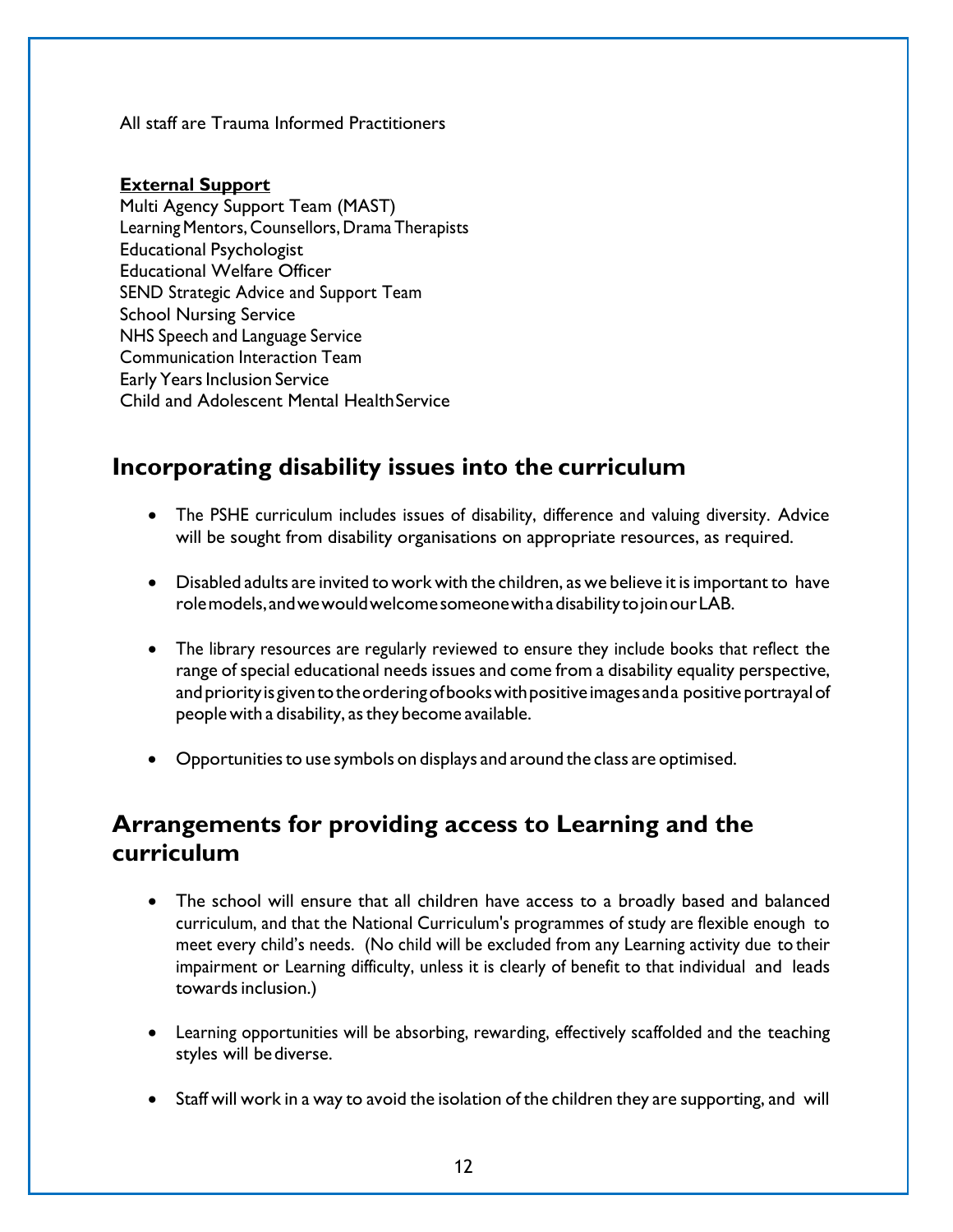encourage peer tutoring and collaborative Learning.

- Schemes of work and policies for each area of the curriculum are in place and are scaffolded to include appropriate Learning outcomes for all pupils.
- Learning intentions are always made explicit and then activities may be adapted, or planned separately as appropriate. Alternative methods of responding or recording are planned where appropriate.
- Children with sensory or mobility impairments or a Specific Learning difficulty will access the curriculum through specialist resources such as ICT where this is appropriate.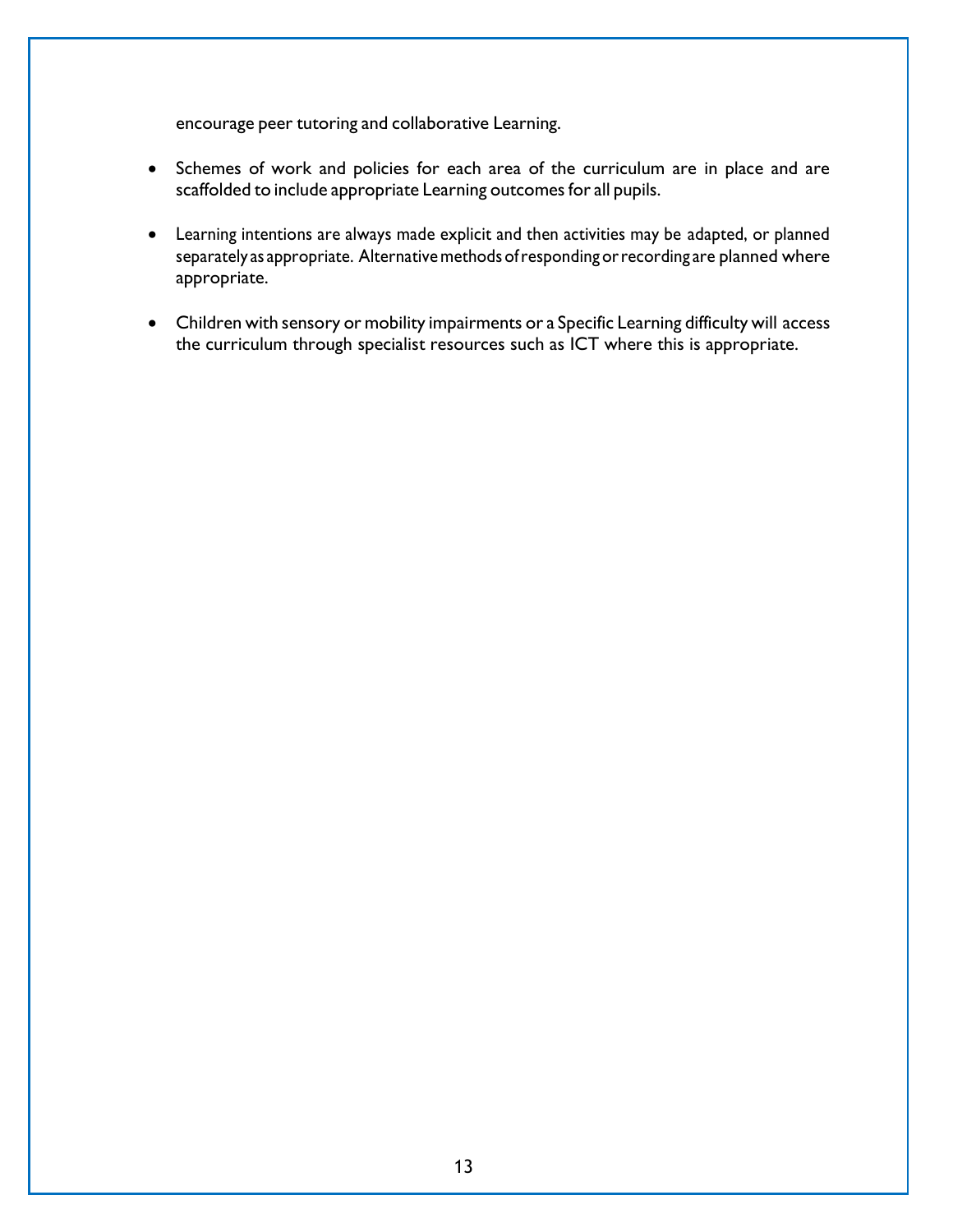# **6:2 Monitoring**

Individual Education Plans are reviewed three times per year. The class teacher will take the Lead in the review process and parents/carers and their child, will be invited. Targets are a continual process and will be reviewed by the class teacher as and when appropriate, between IEP reviews. Therefore, at the meeting, progress towards targets set at the previous review and any set between reviews, will be discussed. New targets will then be set as required.

As part of the review process, the INCO and school colleagues, in consultation with the parents/carers, may conclude that despite receiving support, the child continues to have significant needs which are not being met. At this stage, the involvement of **specialist services** will be required. The INCO will, along with the Class Teacher and parents/care's, determine the appropriate support package forthe child.ThiswillrequireaMulti-agency approachand a team ofsupport will be built around the child. A Multi-Agency Support Plan (MASP), Early Help Assessment (EHA)Team Around Me / Family (TAM/F) may then be commenced, in addition to the School's IEP, to co-ordinate services and target support.

## **7. SCHOOL REQUEST FOR A STATUTORY ASSESSMENT**

For a child on the SEN Register with a Multi-Agency Support package, who is not making adequate progress, despite a period of support from a number of services, and in agreement with the parents/carers, the school may request the Local Authority (LA) to make a statutory assessment in order to determine whether an Education, Health and Care Plan (EHCP) is required.

The school is required to submit evidence to the LA who makes a judgment about whether or not the child's needs can continue to be met from the resources normally available to the school. This judgment will be made using the LA's current Criteria for making a statutory assessment.

Planning, provision, monitoring and review processes continue as before while awaiting the outcome of the request.

**8. EDUCATION HEALTH AND CARE PLAN** (previously known as a Statement of Special Educational Needs)

AchildwhohasanEducationHealthandCarePlanwillcontinuetohavearrangementsasfor all children on the SEN register, along with additional support that is provided using the funds made available through theplan.

There will be an Annual Review, chaired by the INCO, to review the appropriateness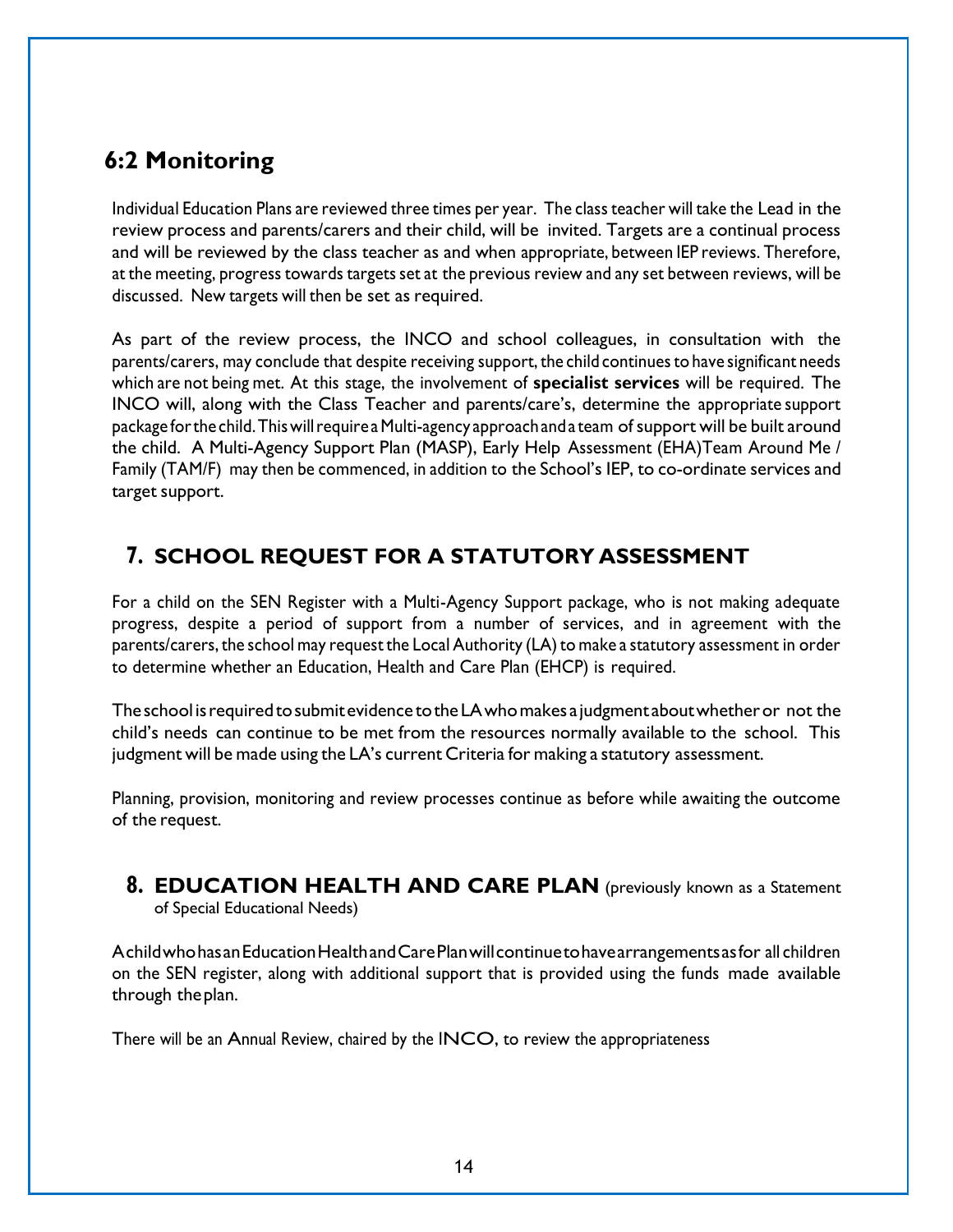of the provision and to recommend to the LA whether any changes need to be made, either to the EHC Plan or to the funding arrangements for the child.

#### **9. THE SCHOOL'S ARRANGEMENTS FOR SEN AND INCLUSION, IN-SERVICE TRAINING**

- The INCO will hold the National Award for SEN Co-ordination, through Plymouth University, or if new to post, will undertake this within 3 years.
- The INCO attends regular meetings to update and revise developments in Special Needs Education andInclusion.
- Meeting additional needs and Inclusion issues are targeted each year through the school's long-term goals and the School Development Plan. In-Service training and individual professional developmentis arrangedmatched to these targets.
- In-house additional needs and Inclusion training is provided through staff meetings by the INCO or outsideagencies.
- Support staff are encouraged to extend their own professional development and the management team will ensure that needs are metin line with individuals and school.

#### **10. THE USE MADE OF TEACHERS AND FACILITIES FROM OUTSIDE THE SCHOOL INCLUDING SCHOOL SERVICES**

- The Educational Psychologist visits the school for planning meetings (3x yearly) and as part of a child's individual support package, as required.
- SEND Strategic Advice and Support Team professionals are consulted, as required, to provide specific information, share resources and provide in-service training to all staff and INCO.
- The INCO liaises frequently with a number of other outside agencies, for example: Excellence Cluster Professionals –learning mentors/counsellors/therapists Social Care EducationWelfareService School Nurse GPs / Pediatricians Speech Therapy Communication Interaction Team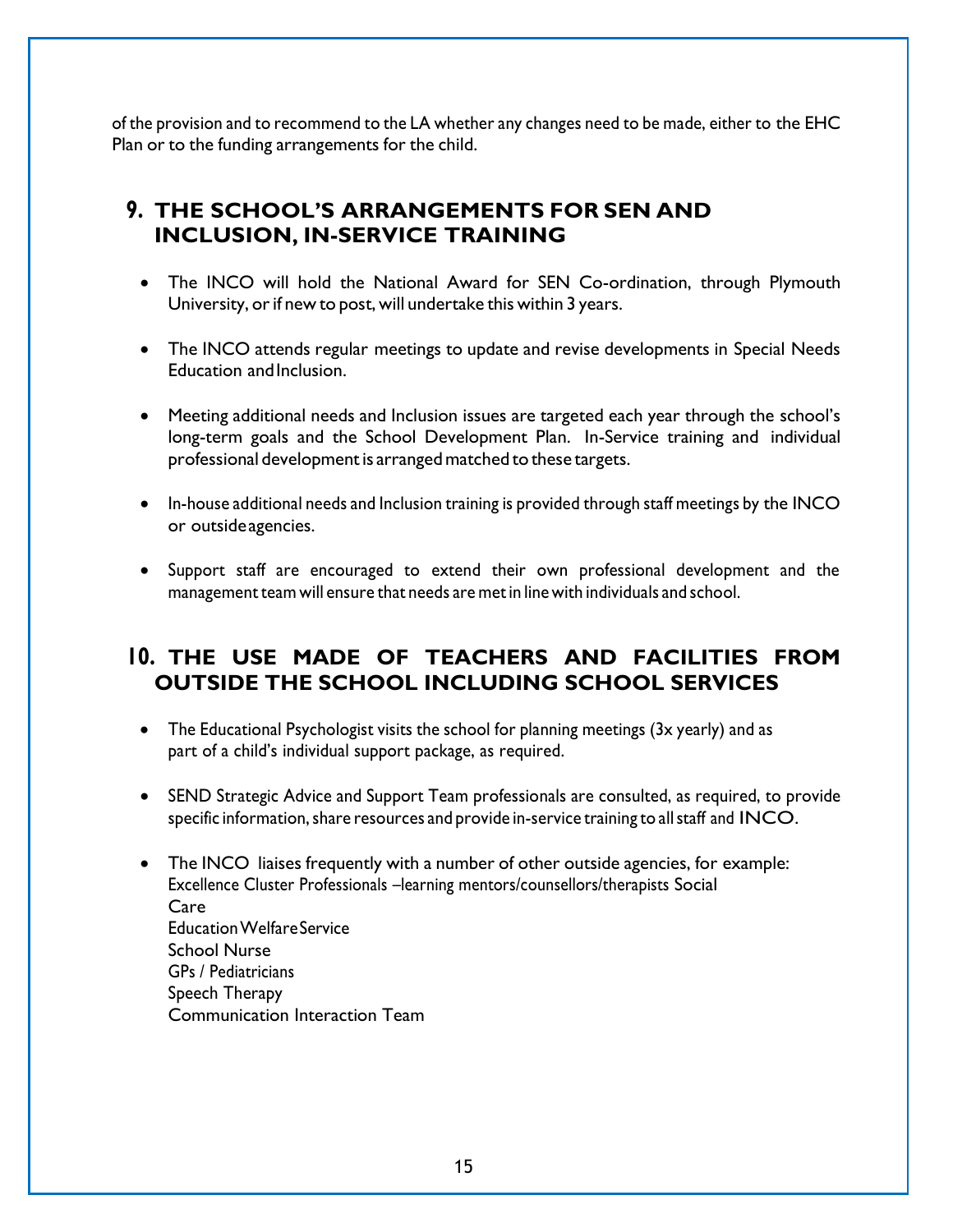Parents/carers are involved and required to provide consent for any outside agency involvement. In cases involving Child Protection, consent is not required.

#### **11. ARRANGEMENTS FOR PARTNERSHIP WITH PARENTS/CARERS**

- Staff and parents/carers will work together to support pupils identified as having additional needs.
- Parents/carers will be involved at all stages of the education planning process. An appointment will be made by the class teacher to meet all parents/ care's whose children are being recorded as having additional needs. The INCO will attend this meeting if appropriate.
- At review meetings with parents/carers we try to always make sure that the child's strengths as well as weaknesses are discussed. Where we make suggestions asto how parents/carers can help at home, these are specific and achievable and that all parents/carers go away from the meeting clear about the action to be taken and the way in which outcomes will be monitored and reviewed.
- Parents/carers work collaboratively as part of the review process and idea and materials for supporting learning at home will be discussed. All IEPs and reviews will be copied and sent to parents/carers after meetings.
- Parents'/carers evenings provide regular opportunities to discuss concerns and progress. Parents/carers are able to make other appointments on request.
- Regular communication between school and home will ensure that concerns are promptly acted on. If this is not the case, parents/carers are able to make a complaint by contacting the Head of School or, if this fails to resolve the issues, the Local Advisory Board (LAB). Our complaints procedures, available from the school office, sets out the steps in making a complaint in more detail.

#### **12. LINKS WITH OTHER SCHOOLS/TRANSFER ARRANGEMMENTS**

- Reception staff and if required, the INCO, will meet with staff from partner nursery schools prior to pupils starting school. Where necessary the INCO will create a transition plan.
- Class teachers of children joining from other schools will receive information from the previous school; if there is a SEND issue the INCO will telephone to further discuss the child's needs.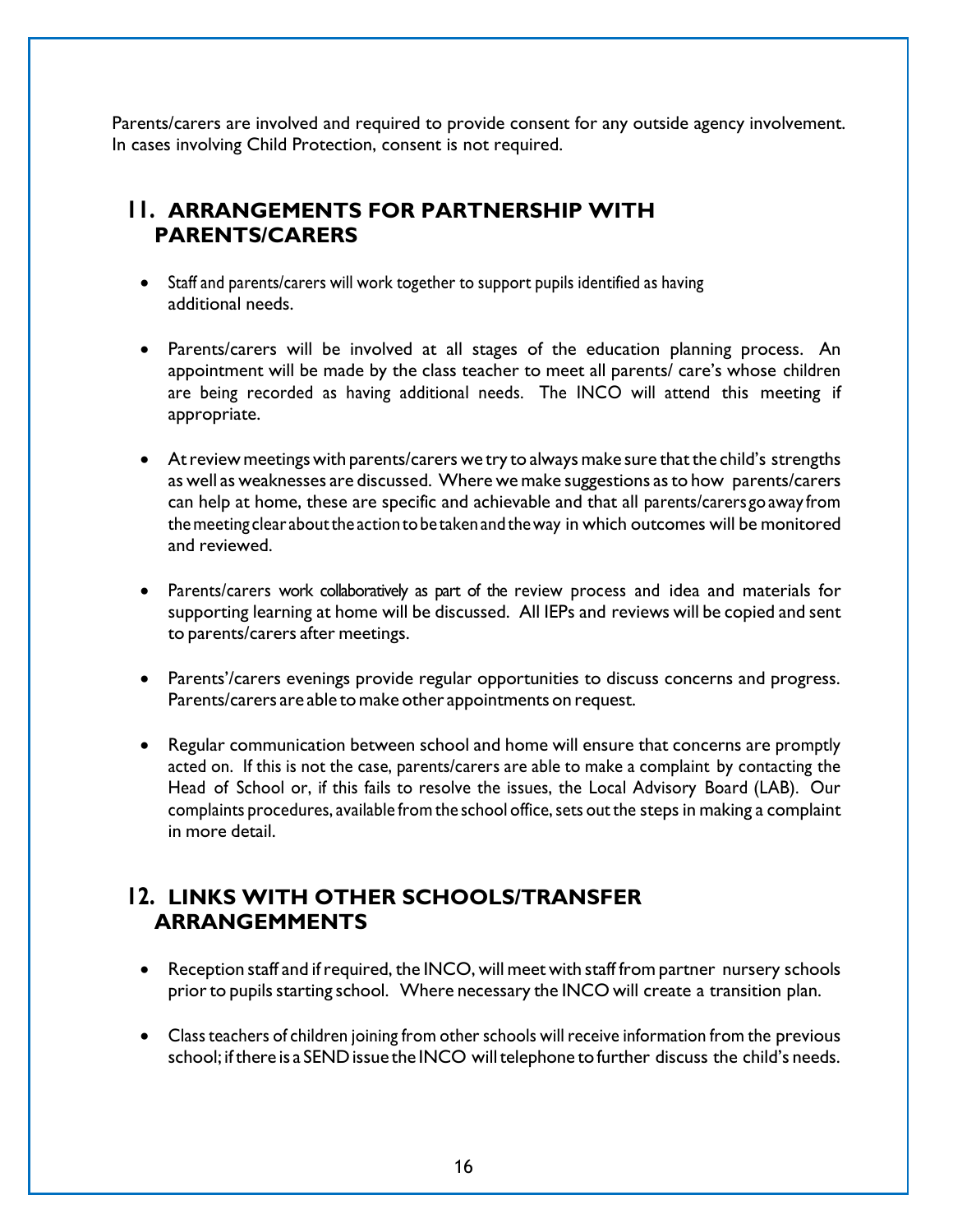• Enhanced Transitions will be arranged for pupils with SEND during the Summer Term when pupils move from Nursery to Foundation or from Yr 6 to Yr 7. Parents, Teachers and other professionals working with the child will be involved in this process,

#### **13. LINKS WITH HEALTH AND SOCIAL SERVICES, EDUCATION WELFARE SERVICES AND ANY VOLUNTARY ORGANISATIONS**

- The school regularly consults with health service professionals. Concerns are initially brought to the attention of the school nurse by the INCO, and referrals will be made as appropriate.
- Social Care and the Education Welfare Service will be accessed through the Gateway or Multi Agency HUB, or the visiting education welfare officer asappropriate. Class teachers will alert the INCO / SENCO / Head of School if there is a concern they would like discussed.
- There are many voluntary organisations supporting SEND. Parents are signposted where appropriate.

#### **14. INCLUSION PRINCIPLES**

- Staff at Discovery MAT value pupils of different abilities and support inclusion.
- Within the school, staff and pupils will be constantly involved in the best ways to support all pupils' needs within the school. There is flexibility in approach in order to find the best placement for each child.
- Within each class, teaching and learning styles and organisation will be flexible to ensure effective Learning.

#### **15. ACCESS TO THE ENVIRONMENT**

- Oakwood Primary Academy is a single site school built on one level. Entrance to the building is through the main reception which has automatic doors and level access. There is a disabled toilet within the reception area and two within the main school building.
- Beechwood Primary Academy is a single site school built on two levels. The first floor is for adults only and is accessed via stairs at either end ofthe building and then secure doors. Entrance to the building is through reception which has automatic doors and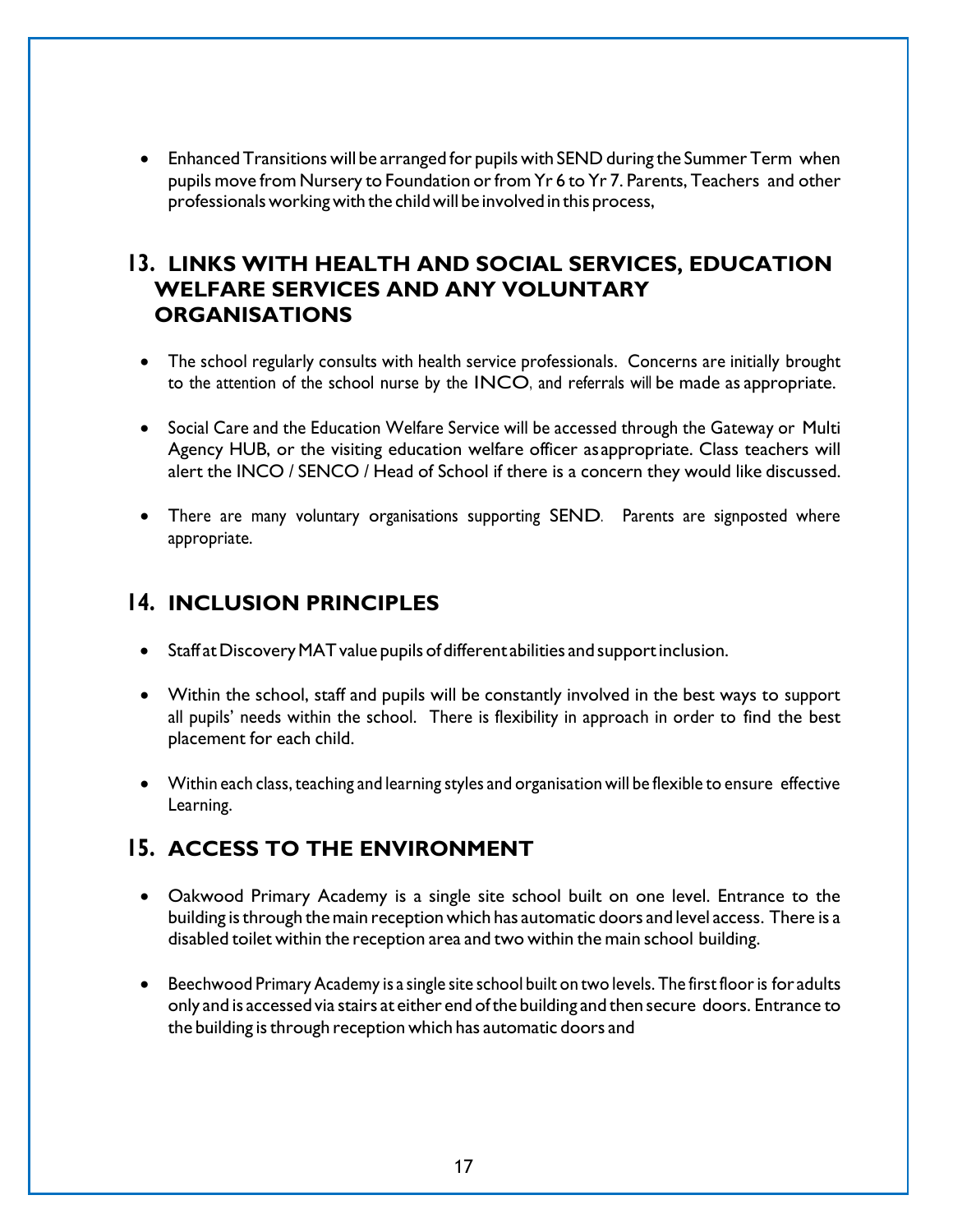level access. There is a lift to the first floorthat can be accessed through reception. There is a disabled toilet within the reception area and two within the school building. Yellow bay parking spaces have been designated in the car park closest to the building entrance.

Weston Mill Community Primary Academy is a single site school built on two levels with stairs from ground floor or first floor. Entrance to the building is through the main reception, which is ramped and therefore suitable for wheelchair access. Classrooms are accessed by corridors from which there is also wheelchair access, and a lift to provide accessto the first floor. Two yellow bay parking spaces have been designated in the carpark for disabled visitors to park in.

## **16. ACCESS TO INFORMATION**

- All children requiring information in formats other than print have this provided.
- Weadapt printed materials so that children with literacy difficulties can access them.
- We provide alternatives to paper and pencil recording where appropriate.
- We use a range of assessment procedures within lessons (such as taping, role-play and drama, video, drawing) to ensure children with additional needs are able to demonstrate their achievement appropriately.

# **17. ADMISSION ARRANGEMENTS**

- Children with additional educational needs are considered for admission to the school on exactly the same basis as for children without additional educational needs.
- Children identified, prior to joining our school, as having additional needs will be matched to a class to ensure a balance of both provision and opportunity.
- Prior tostartingschool, parents/carers of children with a disability, SEN need, Education Health and Care Plan or one pending, will be invited to discussthe provision that can be made to meet their identified needs.

# **18. TERMINOLOGY, IMAGERY AND DISABILITY EQUALITY**

- The school is aware of the impact of language on children within the school. We work with the children to understand the impact of the words they use, and deal seriously with derogatory namecalling relatedtospecialeducationalneedsordisabilityunderour Anti-Bullying Policy.
- We also try to make sure we have positive images of disabled children and adults in displays, resources etc.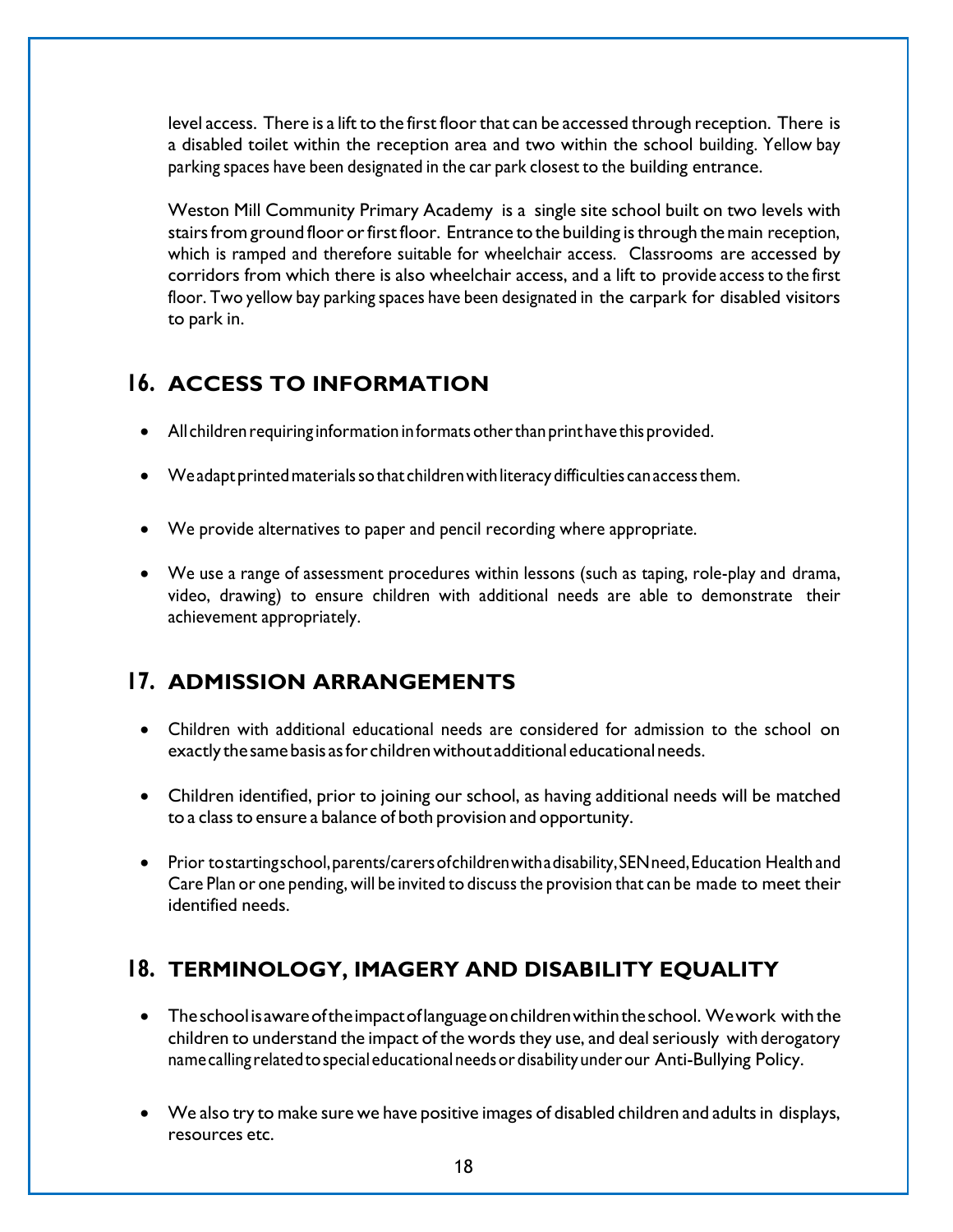• We aim to make optimum use of PSHE sessions and Circle Time for raising issues of language and other disability equality issues.

#### **19. LISTENING TO DISABLED PUPILS AND THOSE IDENTIFIED WITH ADDITIONAL NEEDS**

- Discovery MAT encourages the inclusion of all children in the School Champions and other consultation groups.
- We aim to include children in their target setting and encourage and support them to take an active part in their reviews, through preparation, and making the information and meeting itself accessible and unintimidating.

#### **20. WORKING WITH DISABLED PARENTS/CARERS**

- Discovery MAT recognises that there will be a number of disabled parents/carers of children within the school, and we work to try to ensure they are fully included in parents'/carers' activities. We also make sure that we hold parents'/carers' meetings in accessible areas.
- When a child starts at the school we ask the parents/carers about their access needs and will then communicate in the required formate.g. audio tape, large print, telephone etc.

## **21. DISABILITY EQUALITY AND TRIPS OR OUT OF SCHOOL ACTIVITIES**

- Discovery MAT tries to make all trips inclusive by planning in advance and using accessible places.
- All children are welcome at our afterschool activities.

## **22. PUPILS WITH ENGLISH AS AN ADDITIONAL LANGUAGE (EAL)**

- Discovery MAT supports children with EAL according to their ability and need. On entry, the child will be assessed and a support package tailored to meet the individual child's need.
- Children with EAL will not always require additional support, with many managing well with the usual classroom scaffolding and support.
- A child with EAL who requires additional support is not automatically regarded as having a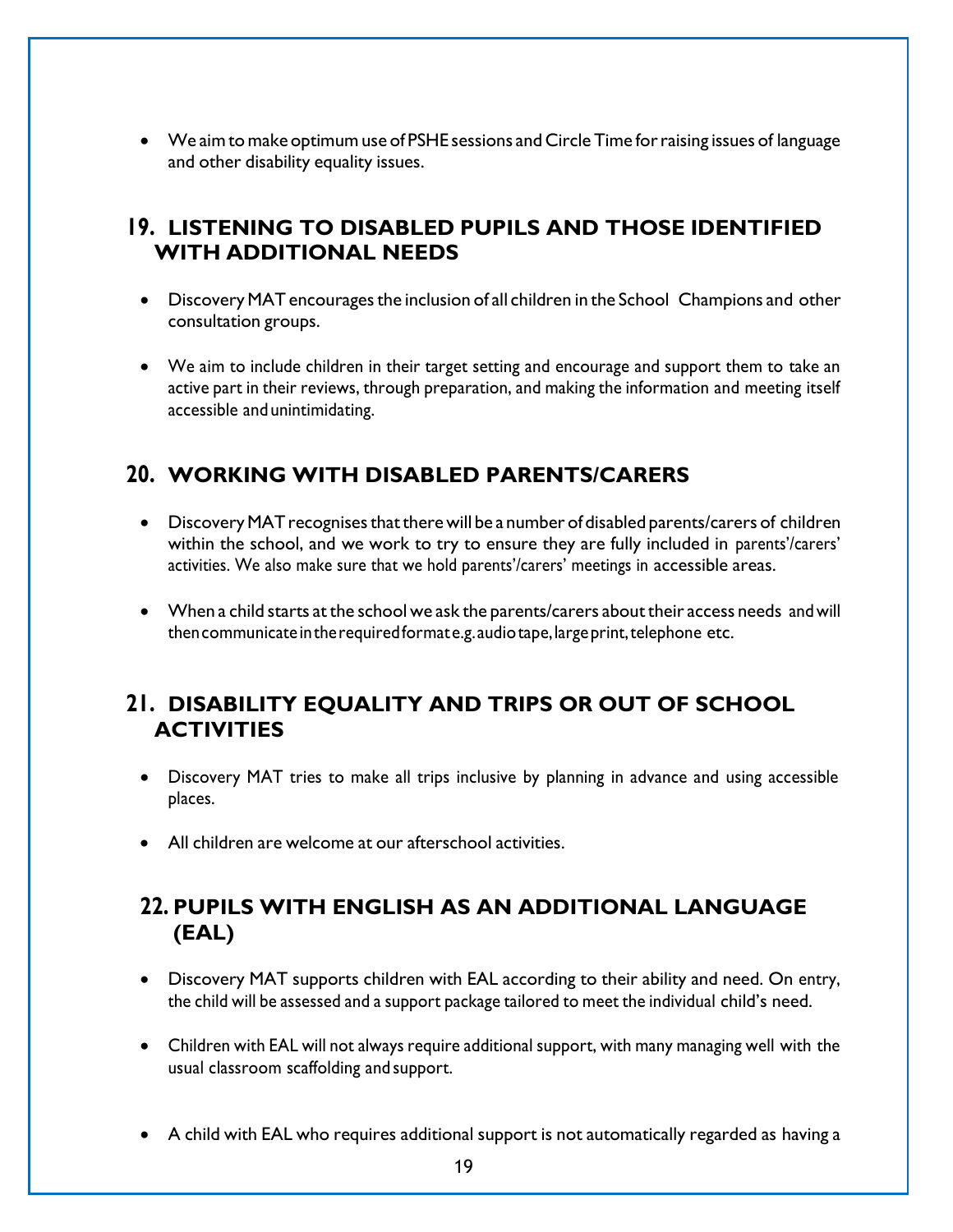SEND need. They will only be deemed as having an SEND need if a need is identified which is not related to their EAL status.

#### **23. EVALUATING THE SUCCESS OF THE SCHOOL'S SEN AND INCLUSIONPOLICY**

- Every year, we analyse the data we have on the percentage of our pupils with very low attainment at the end of their key stage, compared to the percentage in similarschools. We also analyse data on behaviour: major behaviour incidents and exclusions (including lunchtime exclusions). We use this analysis to help us plan our provision map. At the same time, we set new targets for the year ahead, aiming for:
	- $\circ$  A reduction in the percentage of children with very low attainment,
	- $\circ$  An increase in the percentage of children recorded as having special educational needs attaining Age Related Expectations by the end of KS1 and KS2,
	- o A reduction in behaviour incidents and exclusions
- The INCO will provide information to the governing body as to the numbers of pupils receiving special educational provision as well as any pupils for whom a Education Health and Care Plan has been granted /requested. The Head of School will report on any whole school developments in relation to Inclusion, at the same time, and will ensure that the Board are kept up to date with any legislative or local policy changes.
- TheAnnual Reportto parents/carers will include the details of SEND provision.
- SEND and Inclusion is an agenda item at Local Advisory Board meetings at Trust level.
- The INCO will meet with the SEN LAB member to discuss Inclusion and current SEND concerns. The SEND Board member will leadBoard monitoring of the SEND policy through sampling, observations and other procedures to be agreed annually.
- Whole school monitoring and evaluation procedures will include sampling of work and observations. Outcomes pertinent to SEND provision and planning will be taken forward by the whole staff and used to build upon successful practice. Target setting will take place during IEP meetings and between these meetings, as required.
- The policy itself will be reviewed annually by the Trustees.

#### **24. DEALING WITH COMPLAINTS**

- If a parent wishes to complain about the provision or the policy, they should, in the first instance, raise it with the INCO, who will try to resolve the situation.
- If the issue cannot be resolved within 10 working days, the parent can submit a formal complaint to the Head of School in writing or any other accessible format. The Head of School will reply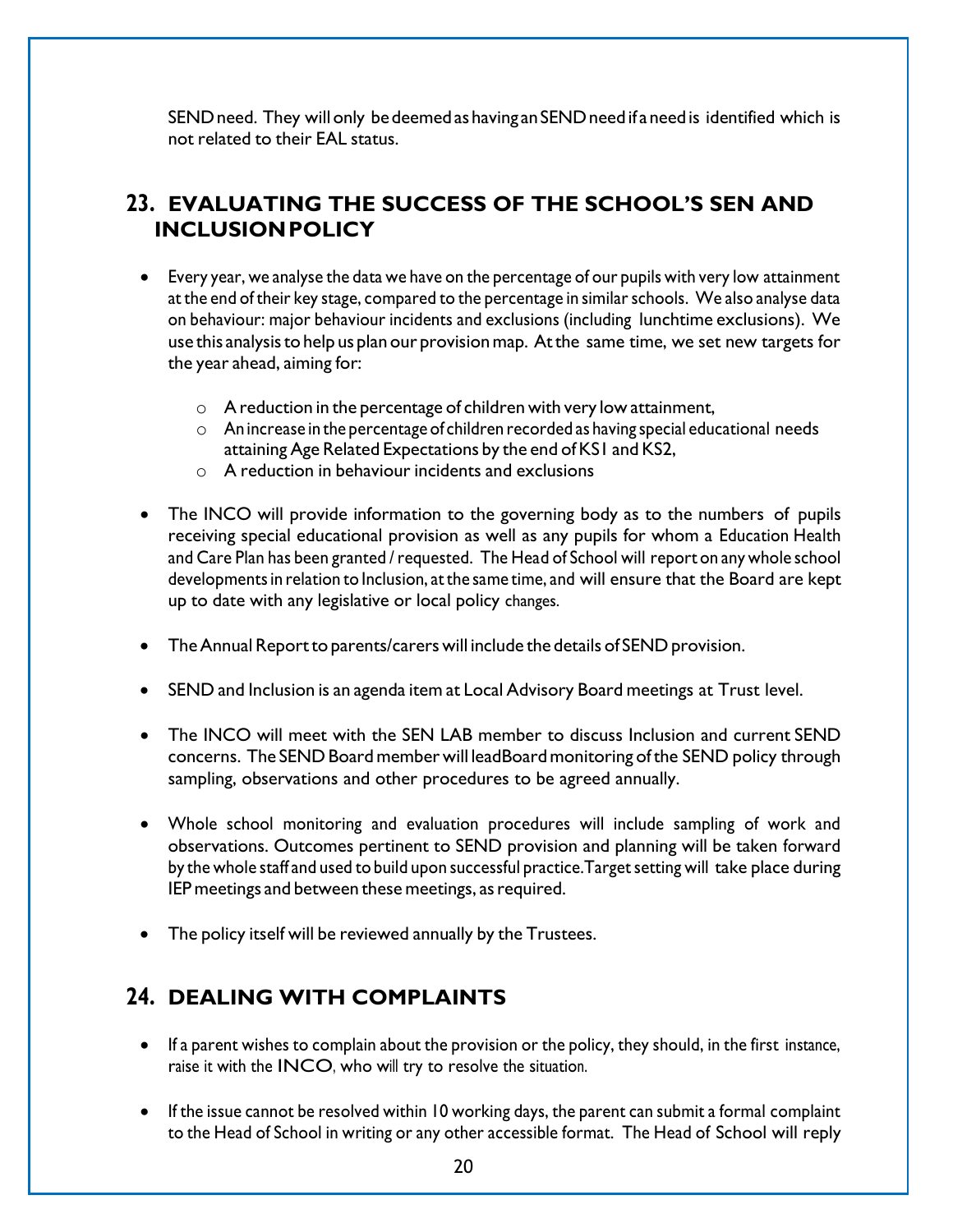within 10 working days.

• Any issues that remain unresolved at this stage will be managed according tothe DiscoveryMAT's *Complaints Policy*. Thisis available, on request,fromthe schooloffice.

# **Additional Information**

Additionalinformationforparentsandcarerscanbefoundineachschool'sSEND InformationReport,whichisavailableontheschool'swebsiteandcanalsobeaccessed through the Plymouth OnlineDirectory.

**<http://www.plymouthonlinedirectory.com/>**